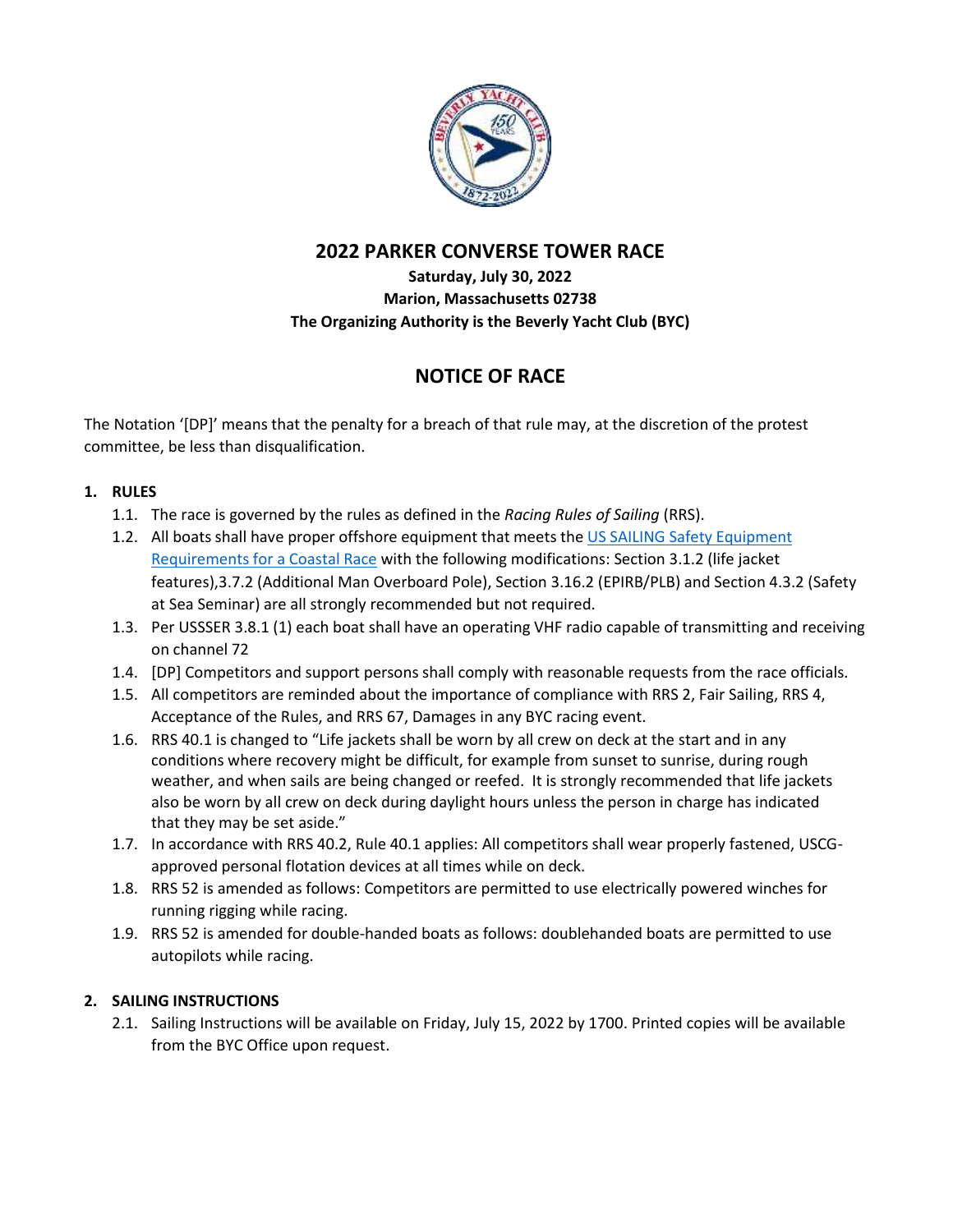## **3. COMMUNICATION**

- 3.1. Notices to competitors will be posted on the official notice board for the race in Regatta Network at <https://www.regattanetwork.com/event/24397> and a courtesy copy may be posted on the bulletin board on the porch at the Beverly Yacht Club.
- 3.2. Each boat shall carry at least one cell phone the number of which is on file with the race committee and which is kept on and fully charged while racing.
- 3.3. RRS 41 Outside Help is changed to add e) Help in the form of information freely available to all boats even if that information is only available at a cost. However, such "at a cost" help shall not include private forecast or tactical advice or information customized for a particular boat or group of boats and/or their situation
- 3.4. [DP] While racing, from the first warning signal until the last boat finishes, except in an emergency, a boat shall not make or receive voice or data transmissions that are not available to all boats.
- 3.5. Any information received from ashore via email, blogs, telephone, radio transmissions, etc., relating either to the yacht's position or a competitor's position is considered "assistance from the shore" and is prohibited by RRS 41.

## **4. ELIGIBILITY AND ENTRY**

- 4.1. This race is open to all sailboats with a current valid PHRF NE or New England Multihull Association certificate.
- 4.2. Eligible Boats may enter by completing the registration online through Regatta Network by 1800 on Thursday, July 28, 2022.
- 4.3. There is a minimum registration requirement of three sailboats for each racing Class.
- 4.4. A complete crew list, including name, and emergency contact name and telephone number, is required and included as part of the registration process. Changes to the crew list can be made until registration closes at 1800 on Thursday July 28, 2022. Any crew changes made after registration closes must be emailed to the event chair.
- 4.5. Classes and Divisions:

**Multihulls** PHRF Classes: Spinnaker Non-Spinnaker Double handed Spinnaker & Non-Spinnaker

#### **5. FEES**

5.1. Non-BYC sailboats will pay an entry fee of \$65 per series at the time of registration.

#### **6. SCHEDULE**

6.1. The warning signal will be at 1230.

#### **7. INSPECTION/MEASUREMENT**

7.1. Sailboats competing are subject to inspection and/or measurement by the Marion Fleet Handicapper, Event Chair, Principal Race Officer, or Race Committee Chair at any time. A boat may be excluded from racing for failure to meet safety requirements or failure to comply with its racing handicap certificate. The Race Committee, at its sole discretion, may or may not allow a sailboat to participate in a race.